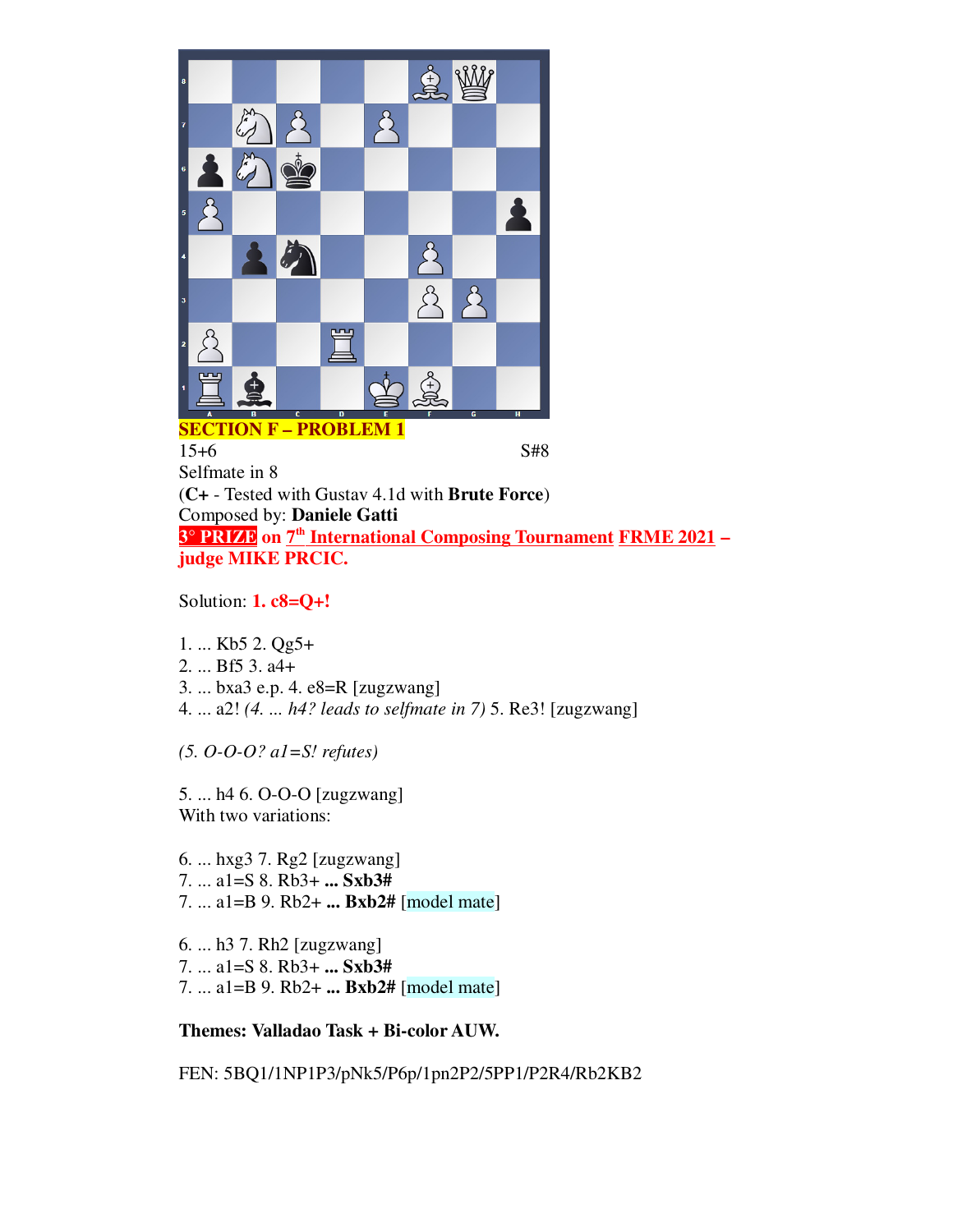

7+2 S#10

Selfmate in 10 (**C+** - Each twin has been tested with Gustav 4.1d with **Brute Force**) Twin position

# Composed by: **Daniele Gatti**

**3° PRIZE on SACHOVA SKLADBA (2019), judge VALERY KOPYL.**

| Original position (A)                                | Twin (B): Move Bishop c6 to b3.                                             |
|------------------------------------------------------|-----------------------------------------------------------------------------|
| Solution: 1. Qd3! [zugzwang]                         | Solution: 1. Se5! [zugzwang]                                                |
| 1.  Kb4 2. Rb7+                                      | 1.  Kb6 2. Rb7+                                                             |
| 2.  Ka5 3. Qd2+                                      | 2.  Ka5 3. Qc3+                                                             |
| 3.  Sb4 4. Se8 [zugzwang]<br>4.  Ka6 5. Rb6+         | 3.  Sb4 4. Sc8 [zugzwang]<br>4.  Ka6 5. Bc4+                                |
| 5.  Ka5 6. Qg5+                                      | 5.  Ka5 6. Ka7 [zugzwang]                                                   |
| 6.  Sd5 7. Rb8 [zugzwang]                            | 6. $Ka4$ 7. $Sb6+$                                                          |
| 7.  Ka6 8. Sc5+                                      | 7.  Ka5 8. Sa8 [zugzwang]                                                   |
| 8.  Ka5 9. Sb3+                                      | 8.  Ka4 9. Qb3+                                                             |
|                                                      | 9.  Ka6 10. Sc7+  Sxc7# [model mate]   9.  Ka5 10. Sc6+  Sxc6# [model mate] |
| Twin $(C)$ : Move Bishop c6 to e8.                   |                                                                             |
| Solution: 1. Qc3+!                                   |                                                                             |
| 1.  Ka4 2. Sb7 [zugzwang]                            |                                                                             |
| 2.  Kb5 3. Se5+                                      |                                                                             |
| 3.  Kb6 4. Sc4+                                      |                                                                             |
| 4.  Kc7 5. Qe5+                                      |                                                                             |
| 5.  Kc8 6. Sbd6+                                     |                                                                             |
| 6.  Kd8 7. Sf7+                                      |                                                                             |
| 7.  Kc8 8. Qb8+                                      |                                                                             |
| 8.  Sxb8 9. Bd7+<br>9.  Sxd7 10. Sb6+  Sxb6# [model] |                                                                             |
| mate                                                 |                                                                             |
|                                                      |                                                                             |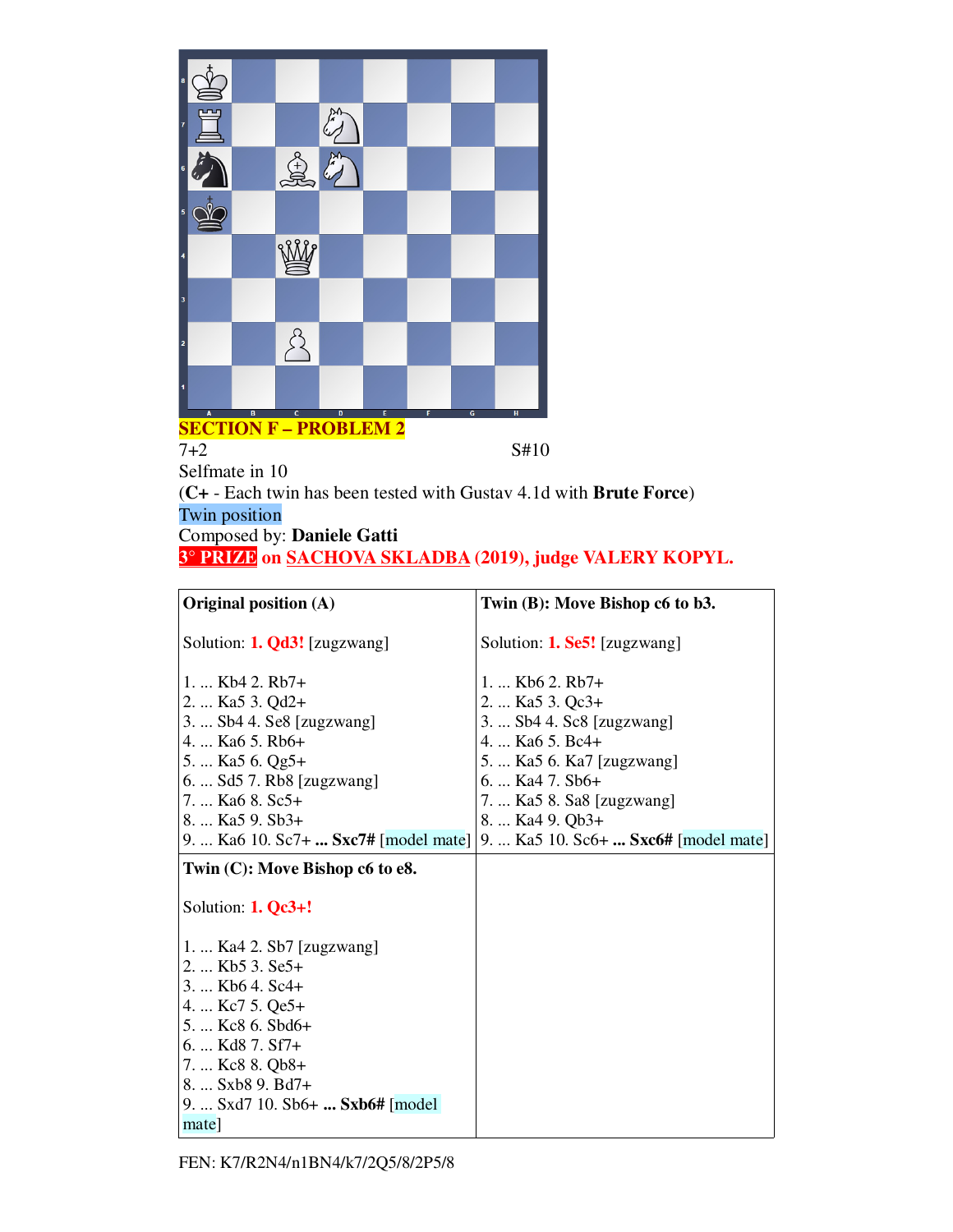

**SECTION F – PROBLEM 3** Selfmate in 6 (**C+** - Tested with Gustav 4.1d with **Brute Force**) Composed by: **Daniele Gatti 1° HONORABLE MENTION on 7 th International Composing Tournament FRME 2021 – section Selfmates – judge MIKE PRCIC.**

Solution: **1. Rg5!** [threat 2. e8=Q+ Rxe8 3. c8=Q+ Rxc8#]

**First variation** 

**1. ... h1=Q 2. Qg2** [threat 3. e8=Q+ Rxe8 4. c8=Q+ Rxc8#]

*[2. e8=Q+? Rxe8+!* [Refutes]*]*

**2. ... Qf3 3. Qxf3!** [threat 4. e8=Q+ Rxe8 5. c8=Q+ Rxc8#]

*[3. e8=Q+? Rxe8+!* [Refutes]*] [3. Rd5? Qh4! 4. e8=Q+ Qd8!* [Refutes]*]*

| 3.  Qxf3 4. Rg2! [threat 5. e8=Q+ | 3. $Rxe7$ 4. $Rg8+$      |
|-----------------------------------|--------------------------|
| Rxe8 6. $c8 = Q + Rxc8 \#$        | 4.  Re8 5. Rxe8+         |
|                                   | 5.  Rxe8 6. c8=Q+  Rxc8# |
| $[4. e8=Q+? Rxe8+.] [Refutes]$    |                          |
| [4. Rd5? Rxe7! [Refutes]]         |                          |
| [4. Rg4? 4. Rg6? 4. Rg7? Qh1!]    |                          |
| [Refutes]                         |                          |
|                                   |                          |
| 4.  Qh5 5. $e8=Q+$                |                          |
| 5.  Qxe8 6. $c8=Q+$ Qxc8#         |                          |
| 5.  Rxe8 6. $c8=Q+$ Rxc8#         |                          |

**Second variation**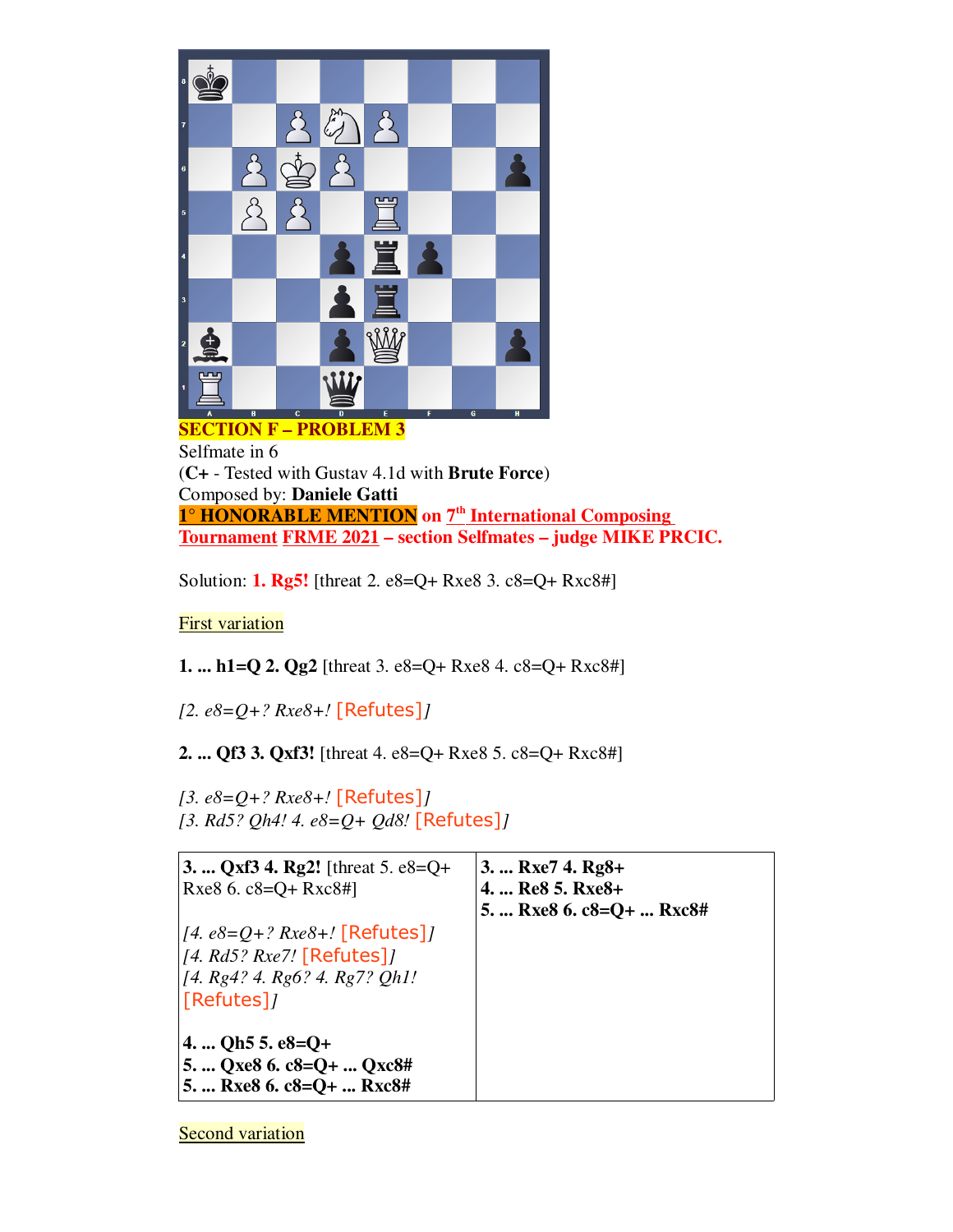**1. ... h1=B 2. Qg2** [threat 3. e8=Q+ Rxe8 4. c8=Q+ Rxc8#]

*[2. e8=Q+? Rxe8+!* [Refutes]*]*

| 2.  Qf3 3. Rd5! [threat 4. $e8=Q+$<br>Rxe8 5. $c8 = Q + Rxc8 \#$    | 2. $Bxg2$ 3. $Rxg2$ [threat 4. e8=Q+<br>Rxe8 5. c8=Q+ Rxc8#] |
|---------------------------------------------------------------------|--------------------------------------------------------------|
| $[3. e8=Q+? Rxe8+.] [Refutes]$<br>[3. $Qxf3?Bxf3!$ 4. Rg2 Bh5! 5.   | [3. Rd5? Rxe7! $[Refutes]$ ]                                 |
| $e8 = Q + Bxe8$ ! [Refutes]]                                        | 3.  Rxe7 4. Rg8+<br>4.  Re8 5. Rxe8+                         |
| 3. $Rxe7$ 4. $Qg8+$<br>4.  Re8 5. Qxe8+<br>5.  Rxe8 6. c8=Q+  Rxc8# | 5.  Rxe8 6. c8=Q+  Rxc8#                                     |

FEN: k7/2PNP3/1PKP3p/1PP1R3/3prp2/3pr3/b2pQ2p/R2q4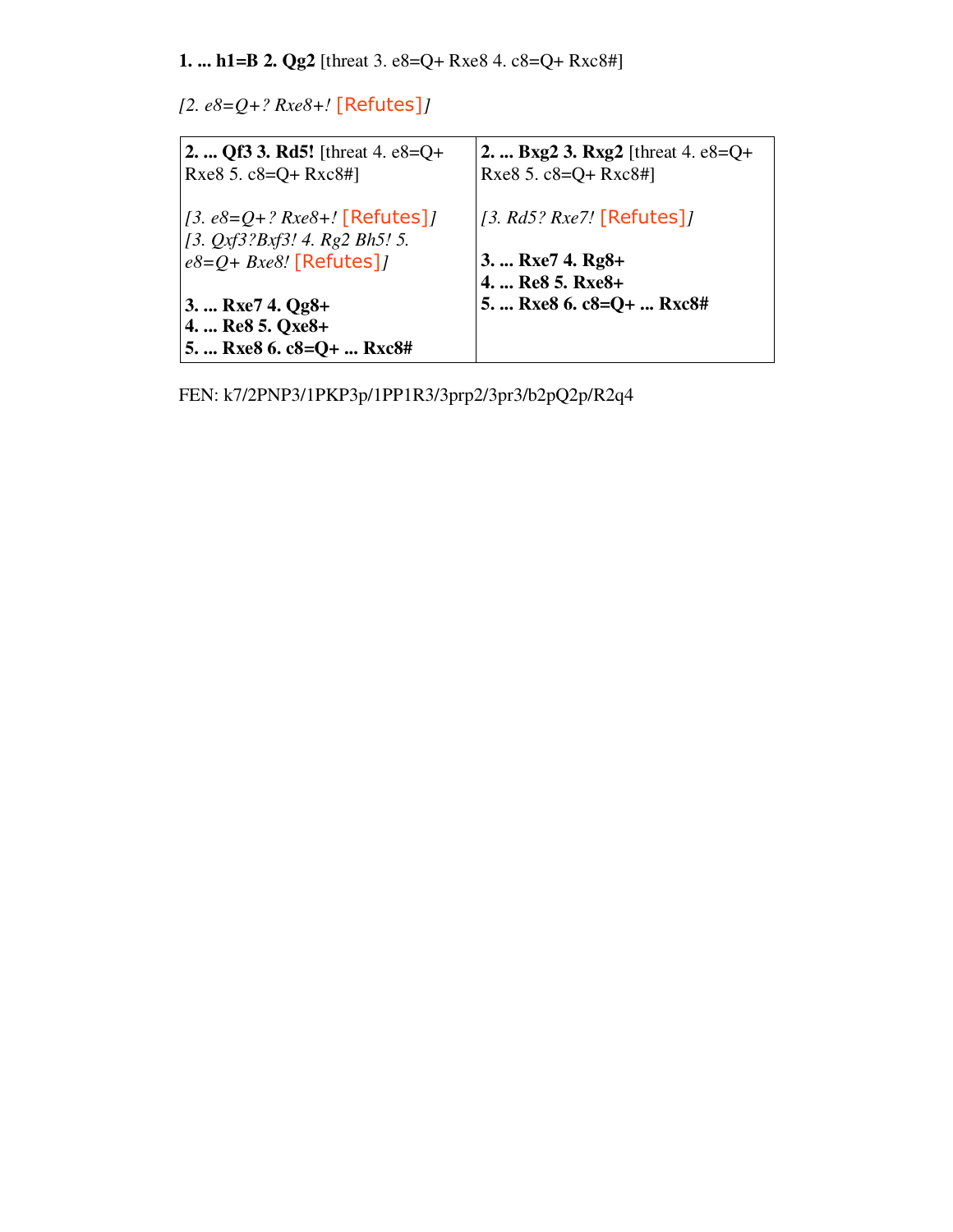

8+3 S#15 Selfmate in 15 (**C+** - Tested with Gustav 4.1d with **Brute Force**) Composed by: **Daniele Gatti 4° PRIZE on YVES TALLEC MEMORIAL TOURNEY (2020), judge MICHEL CAILLAUD.**

Solution: **1. Qf1+!**

1. ... Kh2 2. Qh3+ 2. ... Kg1 3. Rg3+ 3. ... Kf2 4. Rg2+ 4. ... Kf1 5. Rh2+ 5. ... Kg1 6. Qg3+ 6. ... Kf1 7. Qf3+ 7. ... Kg1 8. Rg2+ 8. ... Kh1 9. Rf2+ 9. ... Kg1 10. Rf1+ 10. ... Kh2 11. Qh1+ 11. ... Kg3 12. Rg1+ 12. ... Kf2 13. Qh2+ 13. ... Kxe3 14. Qe5+ 14. ... Kf2 15. Qc5+ **... Be3#**

FEN: 8/8/8/8/6PP/4PR2/2P1PQ2/r1bK3k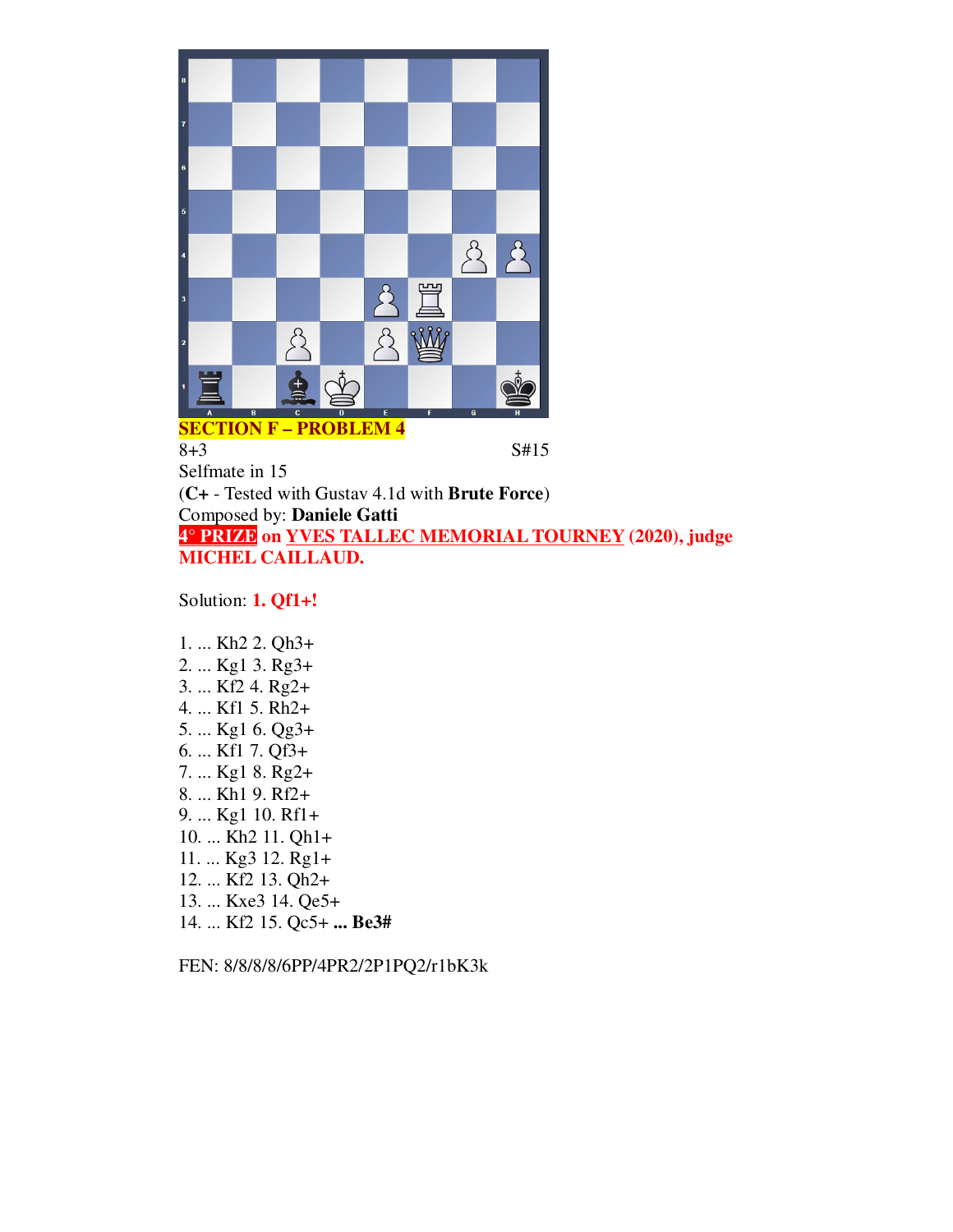

5+12 S#19 Selfmate in 19 (**C+** - Tested with Gustav 4.1d with **Brute Force**) Composed by: **Daniele Gatti 2° HONORABLE MENTION on 7 th International Composing Tournament FRME 2021 – section Selfmates – judge MIKE PRCIC.**

Solution: **1. Ba7+!**

1. ... Ka8 2. Bxd4+ 2. ... Kb8 3. Qb6+! 3. ... Ka8 4. Qd8+ 4. ... Kb7 5. Rb6+ 5. ... Ka7 6. Rxh6+ 6. ... Kb7 7. Rb6+ 7. ... Ka7 8. Rc6+ 8. ... Kb7 9. Qb6+ 9. ... Ka8 10. Qa6+ 10. ... Qb8 11. Ba7+ 11. ... Ka8 12. Bxe3+ 12. ... Kb8 13. Ba7+ 13. ... Ka8 14. Bxf2+ 14. ... Kb8 15. Ba7+ 15. ... Ka8 16. Bxg1+ 16. ... Kb8 17. Ba7+ 17. ... Ka8 18. Bf2+ 18. ... Kb8 19. Bg3+ **... Rxg3#**

FEN: 1k3n2/8/QBR4b/8/2ppb3/4p3/4qpr1/4rBnK